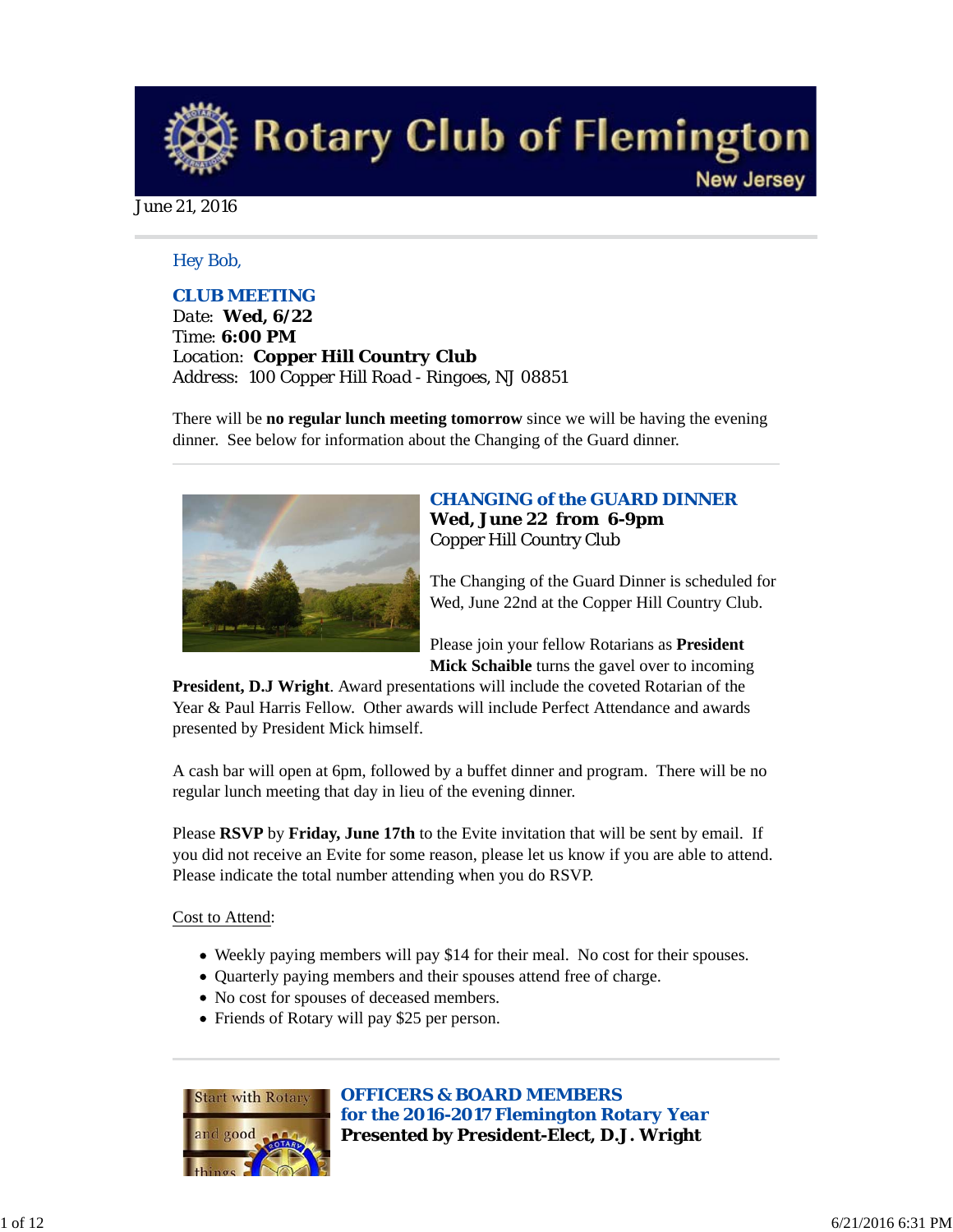

At the 5/4/2016 Club Meeting, the slate of club officers for the 2016-2017 Flemington Rotary year was voted on and approved.

The slate of officers is as follows:

# **2016-2017 RCOF Officers & Board Members**

| Club President      | Daniel James "D.J." Wright               |
|---------------------|------------------------------------------|
| President-Elect     | Kim Metz                                 |
| Secretary           | Karen Widico                             |
| Treasurer, General  | <b>Bob Newland</b>                       |
| Treasurer, Lunch    | Lynn Hyman                               |
| <b>Board Member</b> | Mick Schaible (immediate Past-President) |
| <b>Board Member</b> | <b>Sandy Clark</b>                       |
| <b>Board Member</b> | <b>Joe Ziegler</b>                       |



*8th Annual Rotary BARK IN THE PARK DOG WALK* Held on **Sunday, June 12, 2016** Registration: **10:30am** Walk: **11:00am** to **2:00pm** Location: **Flemington Boro Park** Address: 43 Park Avenue, Flemington, NJ 08822

Jim Davidson will be providing a follow-up report on this past Sunday's Dog Walk event in the near future.



*PHOTO ALBUM from the 8th Annual BARK in the PARK Dog Walk Event* Held on **Sunday, June 12, 2016**

**Click Here** to view the Photo Album from the recent Bark in the Park - Dog Walk. Thanks to Jim Davidson for coordinating and chair the event.

Thanks also to the Rev. Dr. Herb Bohler for taking the photos and generating the album for everyone to enjoy.



*PEDALS FOR PROGRESS Bicycle, Sewing Machine & Sports Equipment Collection*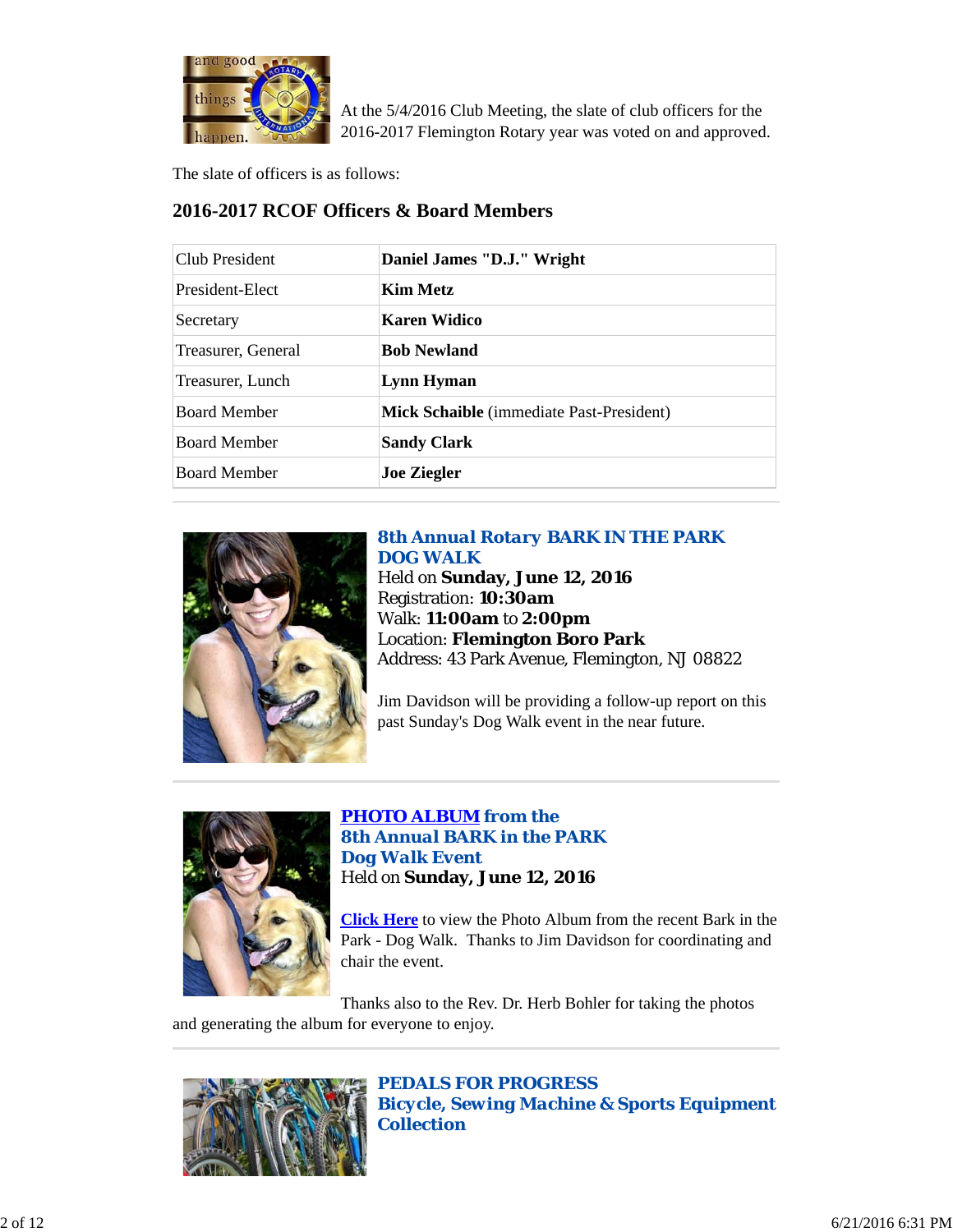

### Held on **Saturday, June 11, 2016** Time: **9am** to **12noon Flemington Presbyterian Church**

10 East Main Street - Flemington, NJ

Thanks to Joe Ziegler, who provided the following summary of this past Saturday's Pedals for Progress collection:

Saturday's collection yielded **52 bicycles**, **2 sewing machines** and **\$270.00** in cash donations. The number of bicycles was a slight improvement over last year.

Rotarians assisting me were Ken Skowronek and Sandy Clark. There was also group of volunteers from the Presbyterian Church.

George Muller, Zac Fisher (Tom's son) and my son, Alex, donated (their old) bikes to the cause.

Herb Bohler showed up to record the event for posterity.

These bikes (along with others) are destined to go to Nicaragua. This shipment will put the total number sent to that country to over 25,000 (over many years) making it the most prolific project where Pedals 4 Progress has a presence.

Regards, Joe Ziegler Chair, Pedals for Progress



## *PHOTO ALBUM from the Pedals for Progress Collection* Held on **Saturday, June 11, 2016**

**Click Here** to view the Photo Album from the recent Pedals for Progress Bicycle Collection. Thanks to Joe Ziegler for

continuing to coordinate and chair the event.

Thanks also to the Rev. Dr. Herb Bohler for taking the photos and generating the album for everyone to enjoy.



# *Rotary Club of Flemington Spring 2016 SCHOLARSHIPS*

A very special thanks to Ted Weinstein and the Scholarship Committee for working very hard to select five students to received a scholarship towards higher education. The students were present at the Wed, 6/1/2016 Flemington Rotary Club meeting.

The following is a summary of the scholarship recipients thanks to the efforts of Chris Kamnitsis and Kim Metz: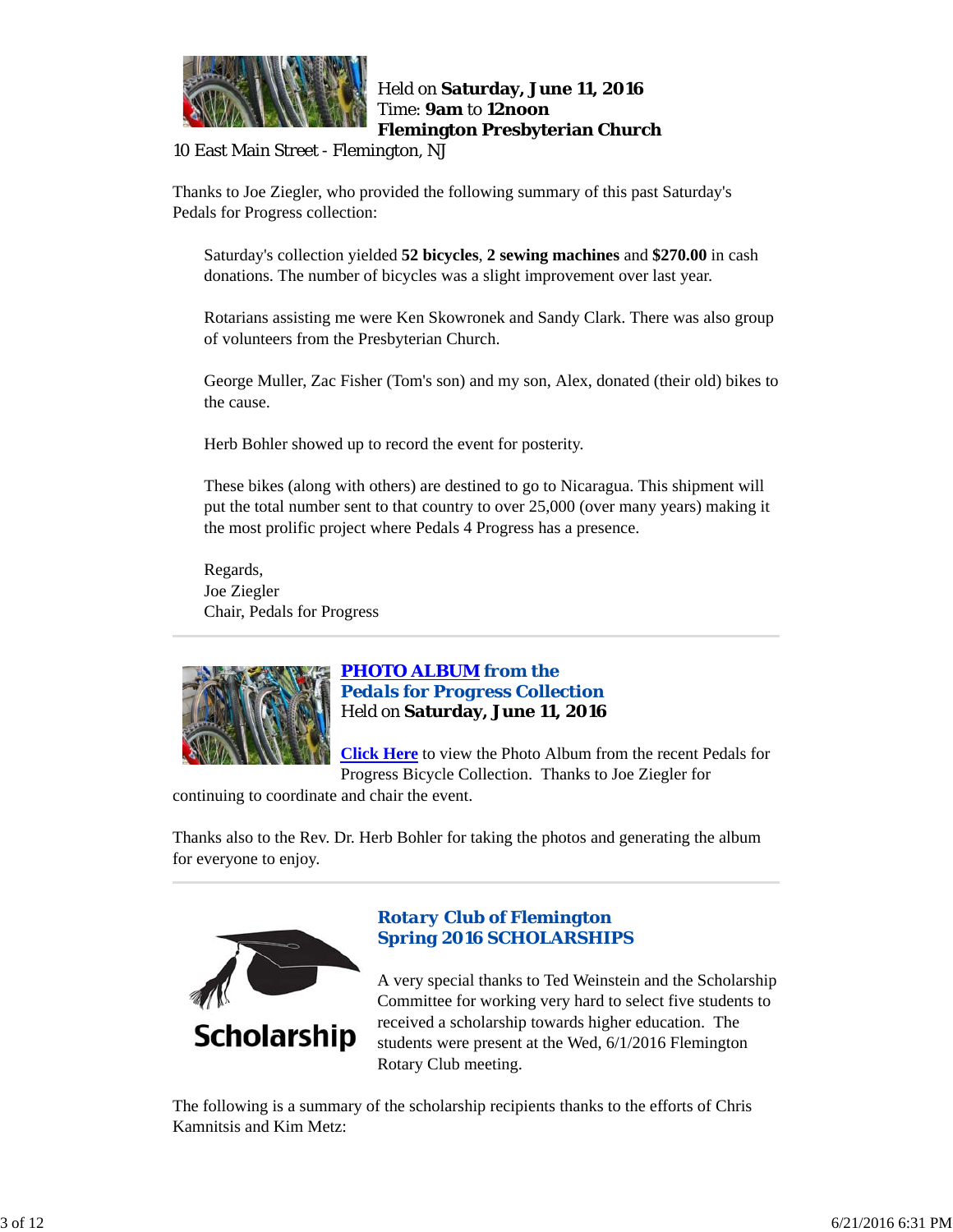### **Amanda Scully**

Amanda has maintained an exceptional grade point average while still holding down a job, and volunteering a tremendous amount of her time to various projects.

In particular, her help in organizing a large fundraiser earned her recognition in the community and our scholarship committee.

### **Rachel Moskowitz**

Rachel is an all around student, whose resume caught our scholarship committees attention.

She is a scholar athlete, a dance instructor, a volunteer for multiple community based organizations and projects, as well as the head of the Women In Science Committee. Rachel is leading the charge for women to become more engaged in the field of science, and plans to study molecular biology.

#### **Meredith Okamoto-Buhl**

Meredith is an accomplished Artist and musician who used her talents in volunteering for numerous projects and fundraising events here in Hunterdon County.

She was the student director for the Devil's cabaret, a bassist for the pit orchestra in the community theater, and is even a lead singer in a band. She plans on studying business in creative enterprises this coming fall.

#### **Maria DeGenova**

Maria is a hard working student and a talented violinist, who also has a tremendous connection with children.

This lead her to become a volunteer at the Hunterdon Family Success center, helping young children with their schoolwork and studies in their after school program.

We wish her the best of luck this fall at TCNJ.

### **Allyson Stillwell**

Allyson has been working on her career goal in the health science field. She received 11 college credits with a potential of receiving an additional 11 credits while enrolled in Hunterdon County Polytech's Nursing program. As the President of Hunterdon Central's Student Council she has been involved in a lot of community service projects and raising funds for those in need.

With high honors, she has also become a member of the National Honor and National Technical Honors Societies. With her drive to succeed and her compassionate and caring personality she will surely reach her goal in obtaining a Master's Degree in Nursing which will begin at RVCC this fall.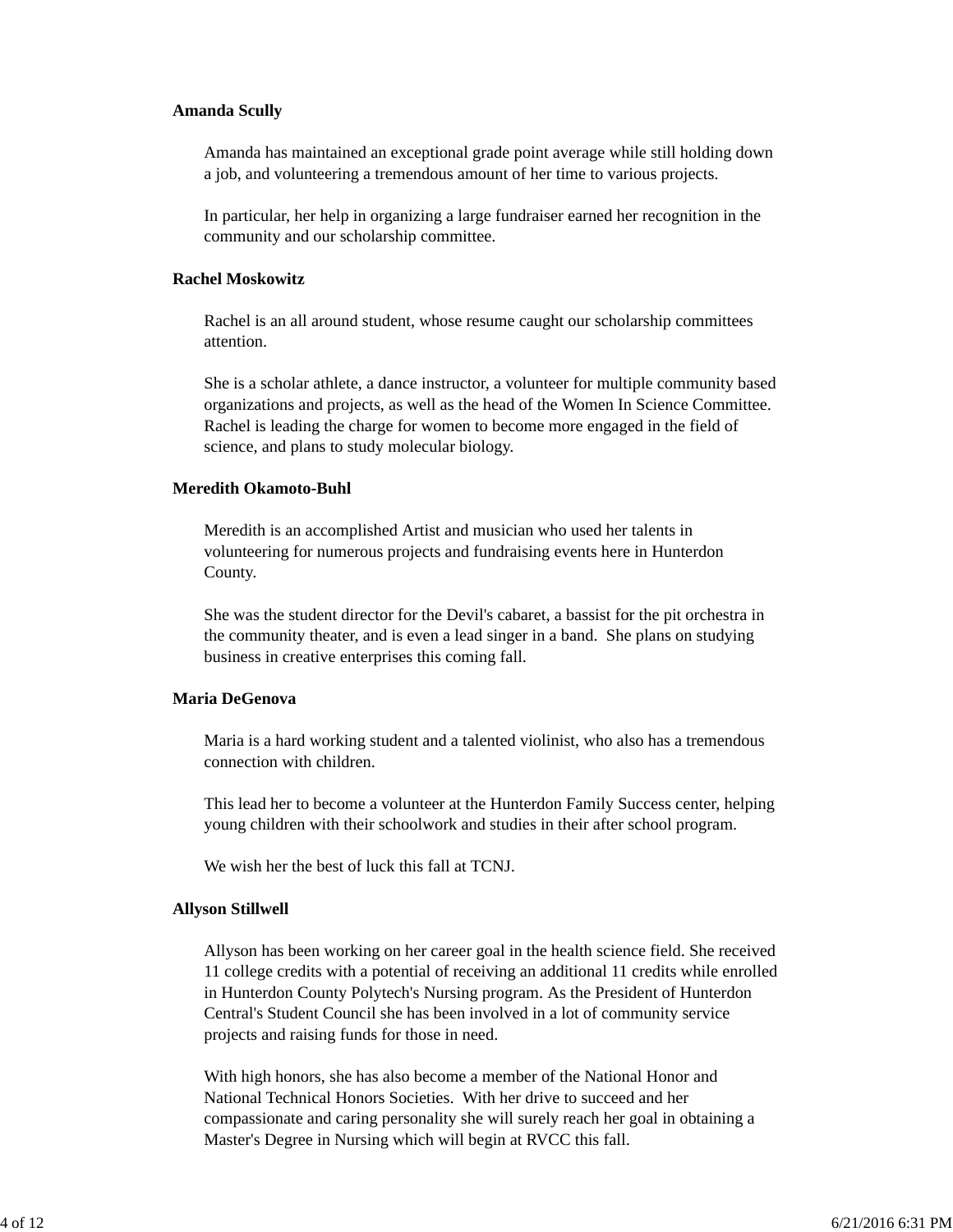# *NEW MEMBER* **Adam Boynton**

The Membership Committee and Board have approved **Adam Boynton** for membership in the Rotary Club of Flemington. Adam has been proposed by Joe Ziegler and has attended several of our club meetings. He will have the classification of "**Church/Social Services**". Adam is a Lieutenant with The Salvation Army here in Flemington, NJ. Adam and his wife reside here in Flemington.

Joe Ziegler completed Adam's orientation meeting on 5/24/2016. Now we just need to schedule Adam's official induction into the club.



# *Hunterdon County Rotary Clubs donate \$3600 to the Flemington Area Food Pantry* **Wed, April 13, 2016**

At the 4/13/2016 Flemington Rotary Club Meeting, the Hunterdon County Rotary Clubs presented at **\$3600 check** to the **Flemington Area Food Pantry**. The donation was made from the proceeds of the 2016 Hunterdon County Rotary Soup Cook-Off.

Pictured from left to right are **Mick Schaible** (Flemington Rotary President & Chair of the Soup Cook-Off event) and **Gary White** (Executive Director of the Flemington Area Food Pantry).

The Hunterdon County Rotary Soup Cook-Off is a community awareness project of the Rotary Clubs of Hunterdon County, dedicated to helping people in our community. All cook-off proceeds are donated to the food pantries of Hunterdon County to fight HUNGER IN HUNTERDON.

Joint Effort by the Hunterdon County Rotary Clubs: The Soup Cook-Off event is organized and run as a joint effort by the Rotary Clubs of Flemington, Clinton Sunrise, North Hunterdon, Lambertville-New Hope, Whitehouse and the Hunterdon Horizon eClub.



Click Photo to see a larger image

# *Rotary Club of Aberdeen, MD* **Raffling a 2016 Jeep Wrangler 4x4 Raffle Drawing on 9/12/2016**

Bob Burgard, current Club President for the Aberdeen Rotary Club, wanted to pass along this information.

The Aberdeen Rotary Club (ARC) is raffling a **2016 Jeep Wrangler Unlimited Sport**

**4X4**. Only 2000 Tickets will be sold at **\$50.00 each**. The drawing will be held at the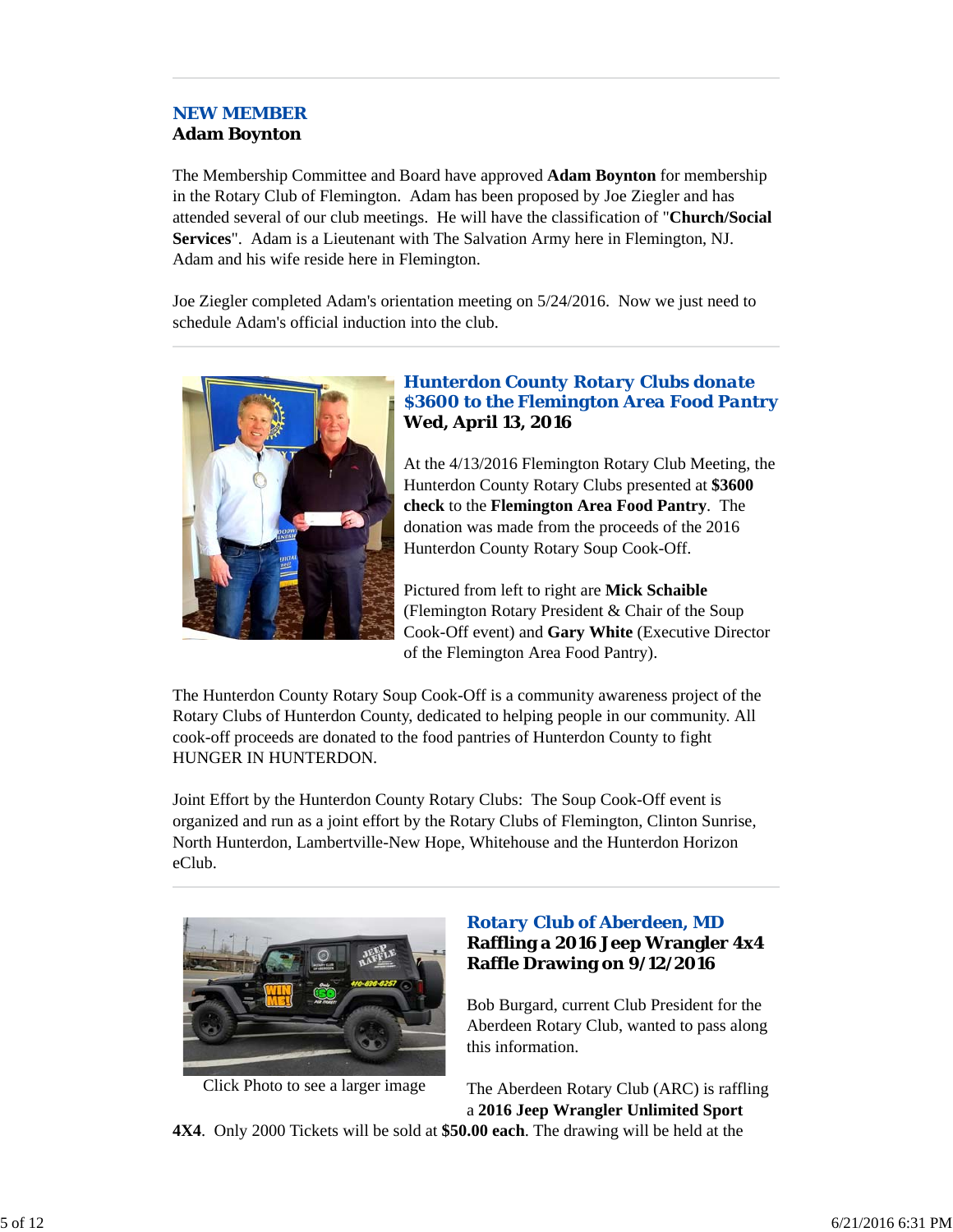Annual ARC Golf Outing on September 12, 2016.

In addition to the Jeep, there is a second prize of \$1,000 and a third prize of a \$250 Gift Certificate to Saxon's Jewelers in Harford County, MD.

Aberdeen Rotary Club is anticipating significant support for the Harford County Boys and Girls Club and Local Scholarships that are budgeted for over \$50,000.

The Aberdeen Rotary Charities is a 501c3. Tax deductible contributions are in reference to EIN# 90-0752980.

If you have any questions, contact Bob Burgard as follows: Cel(908) 528-4073 (or) Office(908) 751-1223.

410-838-6257 is a Call Center that forwards the call to raffle coordinator.



## *The Flemington Rotary MEMBER DIRECTORY Is Updated on the Website*

A PDF copy of the Club Directory is now kept on the club website, located on the password protected "**Members Only**" page. To access this, simply goto

**www.FlemingtonRotaryNJ.org** and click on "Members Only" in the upper left. The page is password protected. If you do not have the password, simply email us and request it.

If you see any updates that need to be made (a change of address, email, phone number, something is not listed correctly, etc.), please email Sandy Clark and request any changes to be made. **Click Here** to generate an email to Sandy.



# *SPEAKERS & PROGRAMS BEING SOUGHT*

President Mick is looking for some ideas for upcoming meeting programs and speakers. If you have any leads, please pass them onto Mick Schaible, who will follow-up to schedule the speaker.

**Click here** to generate an email directly to Mick.



# *HUNTERDON COUNTY CHAMBER OF COMMERCE*

As you know, the Rotary Club of Flemington is a member of the H.C. Chamber of Commerce. This enables all Rotarians the ability to attend a Chamber function as a "member". If someone asks you what your business is, you would explain that you are a member representing the Rotary Club of Flemington. **Click Here** to visit the Chamber website for a listing of upcoming events.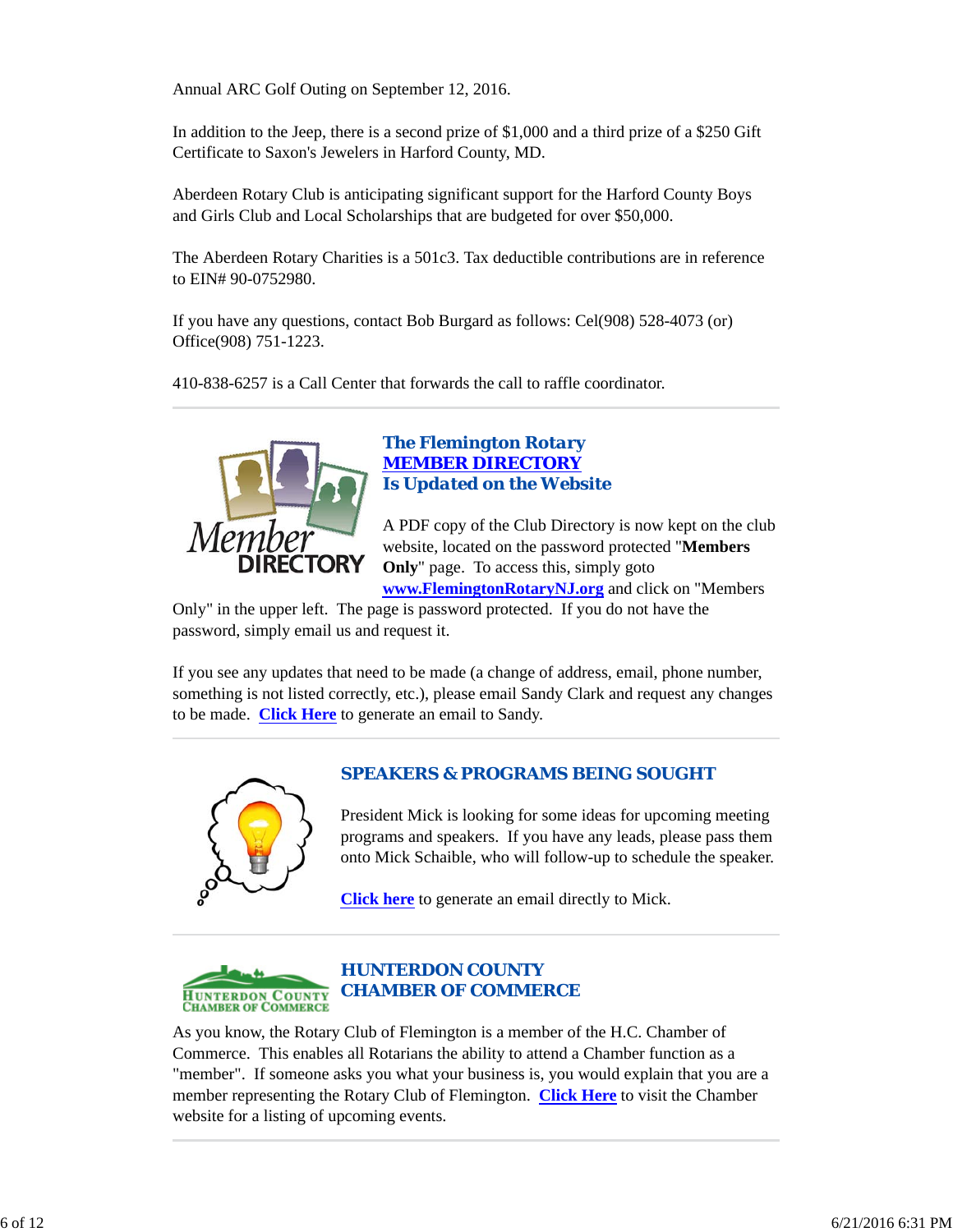

## *Jersey Talk Radio - Internet Radio "THE ROTARY HOUR"* **Tuesdays** from **5pm to 6pm**

PDG Megan Jones-Holt is the host of "The Rotary Hour" on the "Jersey Talk Radio" internet radio station. She is always looking for guests to have on the

show. If you are intersted, please get in touch with Megan at (908)894-4590 or **mjonesholt@gmail.com**.

**Click Here** to listen to the Internet Radio station from your PC, smart phone, mobile device, etc.



*FLEMINGTON BUSINESS IMPROVEMENT DISTRICT* www.downtownflemington.com

If you would like to learn more about events and activities going on around Flemington, please **CLICK HERE** to visit the Flemington Business Improvement District (BID) website.

## *ROTARY DISTRICT 7510 NEWS*

**Click Here** to read the current news from our Rotary District 7510.

## *SPEAKERS & PROGRAMS BEING SOUGHT*

We are always seeking new or creative ideas for upcoming meeting programs and speakers. If you have any leads, please pass them onto Mick Schaible. **Click here** to generate an email directly to Mick.

# *UPCOMING DATES TO NOTE:*

Wed, 6/22: **Changing of the Guard Dinner at 6pm** at the Copper Hill Country Club. (*Note there is NO noon meeting on this day*)

Wed, 6/29: Lissa Pettenati, Special Education/Biology Teacher at the Delaware Valley High School. She will speak about the Aquaponics and Hydroponics program that their class is using to grow vegetables using water and fish. They are looking to expand the program, but need help to get a large submersible pump and tubing.

**Next RCOF Board Meeting**: To Be Announced. (Meetings held bi-monthly). **Next Membership Meeting**: Wed, 7/13/2016 at 1:30 PM (Usually the 2<sup>nd</sup> Wed).

**Upcoming RCOF Club Events, Fundraisers, Fellowship Events, Etc**.: To Be Announced.

**Rotary District 7510 Events & Functions:** Thurs, 6/30: District 7510 Changing of the Guard

## *COMMITTEE LIST:*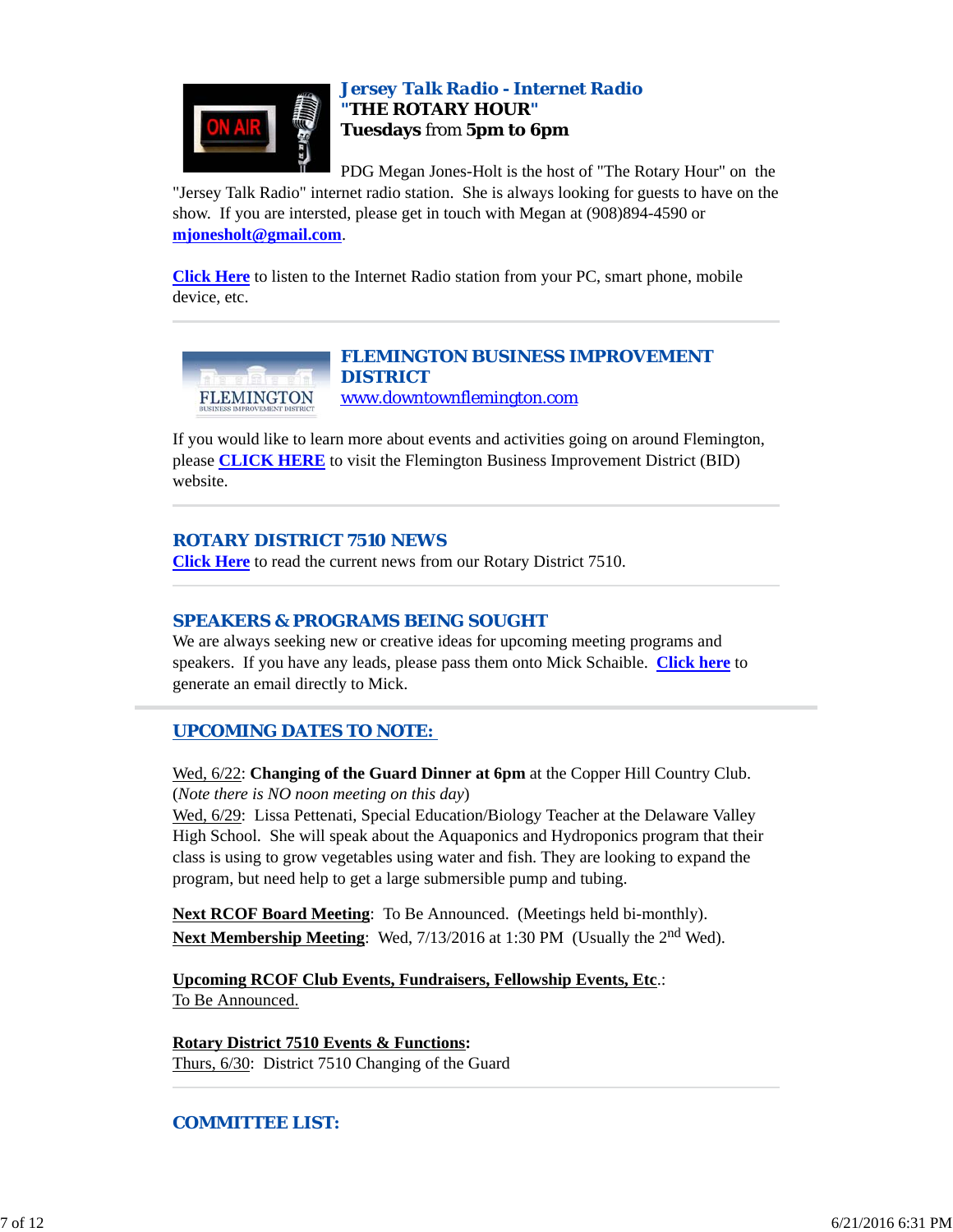**Click Here** to download the listing of all current Club Committee's and its members.

### *"MEMBERS ONLY" WEBSITE:*

**Click Here for the Members Only section of the website to find:**

- 1) The "Membership Proposal Form" to propose a new member.
- 2) New Member Information.
- 3) An Online Copy of the Club Membership Directory.
- 4) A Link to All Photos Albums of the Club.

### *ROTARY WEBSITE LINKS:*

Rotary International: **www.Rotary.org** Rotary District 7510: **www.RotaryNJ.org**

### *NEARBY ROTARY CLUB MEETINGS:*

As A Rotarian, you are Welcome to attend a Rotary Club meeting anywhere in the world. Click here for the Rotary Club Locator App. Or see below for some local meetings:

### Mondays

**Lambertville/New Hope** (6:30 pm) - Lambertville Station Restaurant; 11 Bridge Street, Lambertville NJ 08530

**Piscataway** (12:15 pm) - Radisson Hotel; 21 Kingsbridge Road, Piscataway, NJ 08854

#### Tuesdays

**Whitehouse** (12:15 pm) - Max's 22; 456 Route 22 West, Whitehouse Station, NJ 08889 **Princeton** (12:15 pm) - The Nassau Club; 6 Mercer Street, Princeton, NJ 08540 **Bridgewater-Bound Brook** (12:15 pm) - Arbor Glenn; 100 Monroe St, Bridgewater 08807

#### Wednesdays

**Branchburg Township** (7:30 am): Stoney Brook Grille; 1285 Route 28, North Branch, NJ 08876

**Flemington** (12:15pm): Copper Hill Country Club; 100 Copper Hill Road, Ringoes, NJ 08851

**Hillsborough Township** (6:15 pm): Pheasant's Landing; 311 Amwell Road (Rt. 514), Hillsborough, NJ 08844

### **Thursdays**

**Clinton Sunrise** (7:30 am): Clinton Fire Department; New Street, Clinton, NJ 08809 **Somerville/Bridgewater** (12:15 pm): Bridgewater Manor; 1251 US Highway 202/206, Bridgewater, NJ 08807

**Trenton** (12:15 pm): Freddie's Tavern; 12 Railroad Avenue, West Trenton, NJ 08628

### Fridays

**North Hunterdon** (12:15 pm): Beaver Brook County Club; 25 County Club Drive, Annandale, NJ 08801 **Princeton Corridor** (12:15pm): Hyatt Regency; 102 Carnegie Center, Rt. 1 North, Princeton, NJ 08540

#### eClub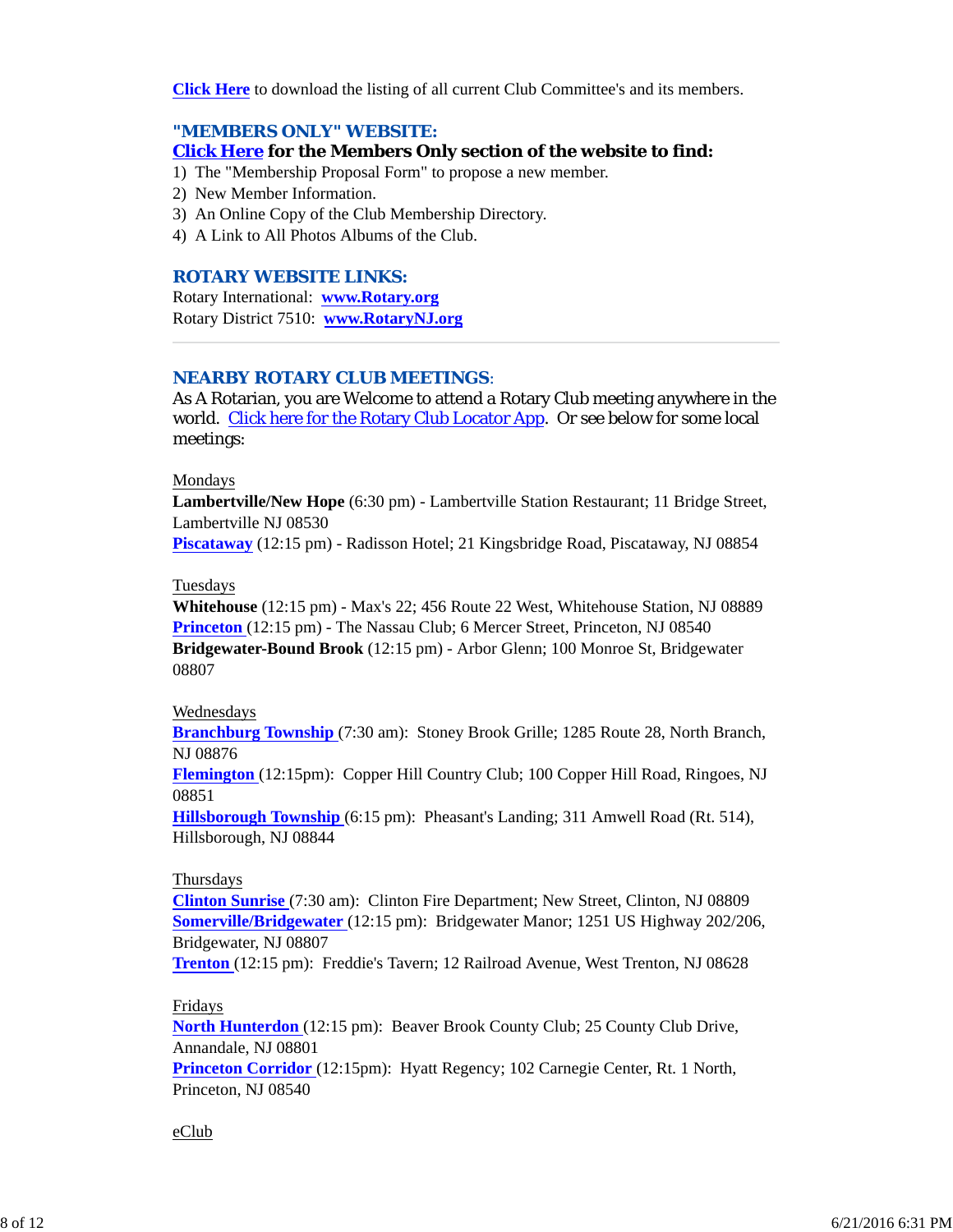**Rotary eClub of Hunterdon Horizon**: View website for meetings or online makeups.

RI President's Call for Action in **2015-2016**: **"Be A Gift To The World" Rotary Club of Flemington - Our 92nd Year** Founded October 3, 1923 \* Charter #1529 \* District 7510

| Club President                           | <b>Mick Schaible</b>                         |
|------------------------------------------|----------------------------------------------|
| President-Elect                          | D.J. Wright                                  |
| Secretary                                | <b>Chris Steffner</b>                        |
| Treasurer, General                       | <b>Bob Newland</b>                           |
| Treasurer, Lunch                         | <b>Lynn Hyman</b> (immediate Past-President) |
| <b>Board Member</b>                      | <b>Chris Kamnitsis</b>                       |
| <b>Board Member</b>                      | <b>Joe Ziegler</b>                           |
| Sergeant-at-Arms                         | <b>Jim Davidson</b>                          |
| R.I. President                           | K.R. "Ravi" Ravindran (Sri Lanka)            |
| District Governor (DG)                   | Hal Daume (Berkeley Heights, NJ)             |
| District Governor Elect (DGE)            | <b>Charles Minton</b> (Union, NJ)            |
| District Governor Nomimee (DGN)          | <b>Bob Zeglarski</b> (Roselle-Rosselle Park) |
| <b>Assistant District Governor (ADG)</b> | <b>Albert Varga</b> (Lambertville-New Hope)  |

Club Meetings: **Wednesday, 12:15 pm, Copper Hill Country Club** 100 Copper Hill Road, Ringoes 08551





*MISSION STATEMENT*: The mission of Rotary International is to assist and guide Rotarians and Rotary clubs to accomplish the Object of Rotary to ensure Rotary's continuing relevance and to help build a better world, emphasizing service activities by individuals and groups that enhance the quality of life and human dignity, encouraging high ethical standards, and creating greater understanding among all people to advance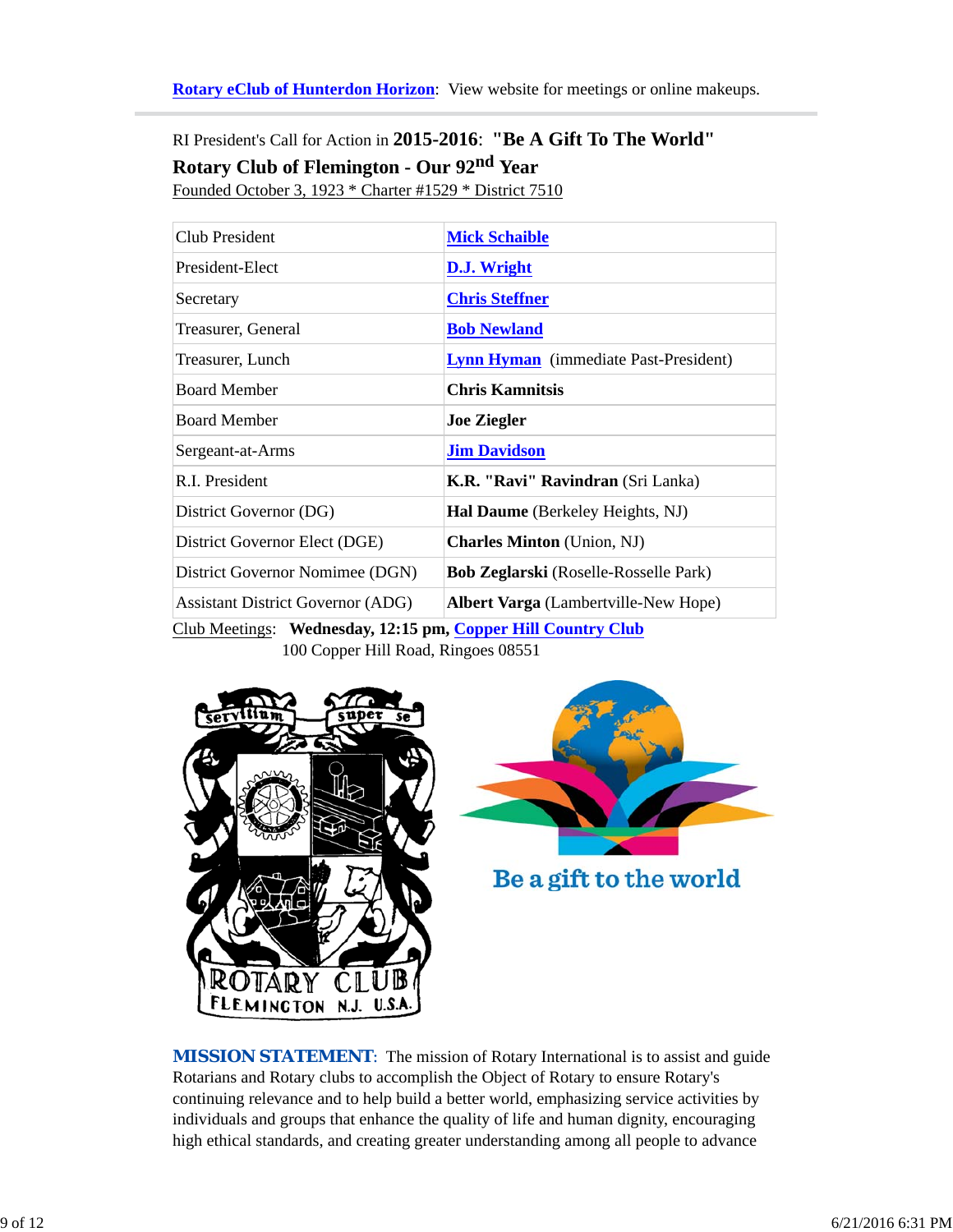the search for peace in the world.

**THE OBJECT OF ROTARY:** The object of Rotary is to encourage and foster the ideal of service as a basis of worthy enterprise and, in particular, to encourage and foster:

**1st**: The development of acquaintance as an opportunity for service;

**2nd**: High ethical standards in business and professions, the recognition of the worthiness of all useful occupations, and the dignifying of each Rotarian's occupation as an opportunity to serve society;

**3rd**: The application of the ideal of service in each Rotarian's personal, business and community life;

**4th**: The advancement of international understanding, goodwill, and peace through a world fellowship of business and professional persons united in the ideal of service.

**THE 4-WAY TEST:** "Of the things we think, say or do:

**1st**: Is it the Truth?

2<sup>nd</sup>: Is it Fair to all concerned?

**3rd**: Will it build goodwill and better friendships?

**4th**: Will it be beneficial to all concerned?"

### *ROTARY's AVENUE'S OF SERVICE*:

**1)** Through **Club Service**, we have fun, build lasting friendships, and make sure that our club runs well.

**2)** Through **Vocational Service**, we volunteer our professional skills to serve others and promote integrity in everything we do.

**3)** Through **Community Service**, we address local needs and work with our community to bring lasting improvements.

**4)** Through **International Service**, we meet humanitarian needs around the globe and promote world understanding and peace.

**5)** Through **Youth Service**, we work with young people to help them become the next generation of leaders, visionaries, and peacemakers.

### **2015-2016 CLUB MEMBER ROSTER Rotary Club of Flemington, NJ** Current Number of Members: 44

| Rotarian                     | <b>Member Since</b> | <b>Classification</b>                    |
|------------------------------|---------------------|------------------------------------------|
| Black, Bruce B.              | 2007                | <b>Health and Fitness</b>                |
| Bohler, Herbert C. (Herb)    | 1977                | <b>Specialty Advertising</b>             |
| <b>Boynton, Adam</b>         | 2016                | <b>Church / Social Services</b>          |
| Campbell, Jennifer           | 2015                | General Practice                         |
| Chittenden, Robert L. (Bob)  | 2003                | M.E.F.P. Consulting Engineering          |
| Clark, Arthur L. (Sandy)     | 1987                | Printing                                 |
| Davidson, James G. (Jim)     | 2002                | <b>Rubber Products</b>                   |
| del Campo, Ann               | 2016                | <b>Scientist &amp; Farmer</b>            |
| Ferrari, Frederick J. (Fred) | 1964                | Orthodontia                              |
| Fisher, Charles H. (Charlie) | 1961                | <b>Funeral Services</b>                  |
| Fisher, Thomas H. (Tom)      | 2012                | <b>Property &amp; Casualty Insurance</b> |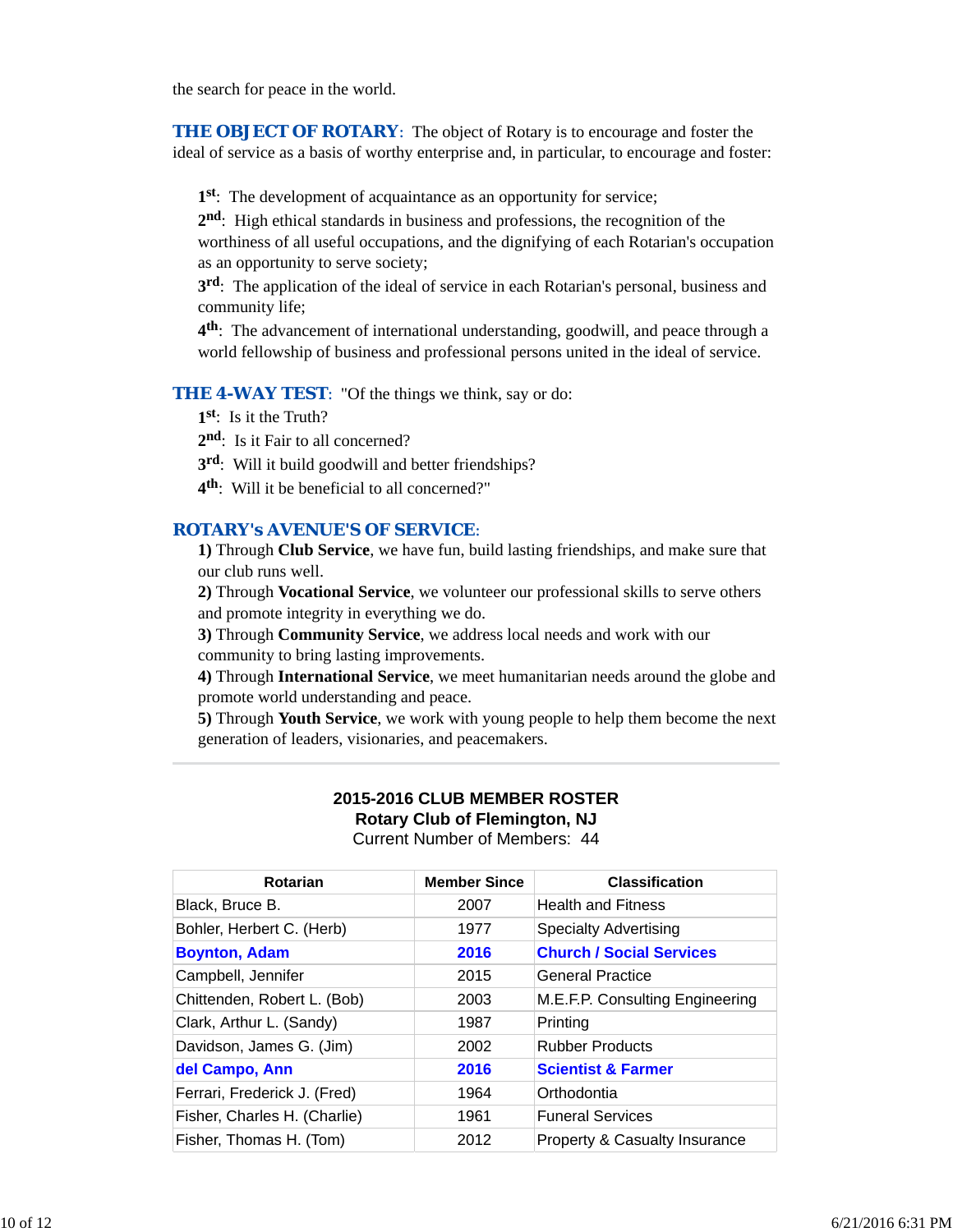| Harrison, Jeffrey (Jeff)          | 1996 | Psychotherapy                  |
|-----------------------------------|------|--------------------------------|
| <b>Goldsmith, Cheryl</b>          | 2016 | <b>Realtor</b>                 |
| Goodwin, Michael S.               | 2016 | <b>Youth Development</b>       |
| Hyman, Lynn                       | 2010 | <b>Retail Banking</b>          |
| Kamnitsis, Christopher P. (Chris) | 2001 | <b>Financial Planning</b>      |
| <b>Kritharis, Nikolaos (Nik)</b>  | 2016 | <b>Dentistry</b>               |
| Liebross, Ira                     | 1997 | <b>Family Medicine</b>         |
| Loew, Darren                      | 2002 | Orthodontics                   |
| Martin, Teresa (Terry)            | 1993 | Solid Waste/Recycling          |
| Mazujian, Harry                   | 2004 | Clergy                         |
| McWilliams, Nancy                 | 1992 | Psychotherapy                  |
| Metz, Kim                         | 2007 | <b>Technical Education</b>     |
| Muller, George D.                 | 1964 | <b>Cut Glass Manufacturing</b> |
| Nastasi, William (Bill)           | 1996 | <b>General Contracting</b>     |
| Newland, Robert D. (Bob)          | 1998 | Insurance                      |
| Ownes, Terry M.                   | 1987 | <b>Floor Covering</b>          |
| Phelan, Christopher J. (Chris)    | 2009 | <b>Chamber Of Commerce</b>     |
| Randolph, R. Wayne                | 1982 | Veterinary Medicine            |
| Reinbacher, Otto A.               | 1997 | Clergy                         |
| Rogow, Stephen S. (Steve)         | 1973 | Orthodontics                   |
| Schaible, R. Michael (Mick)       | 1998 | <b>Appraisal Services</b>      |
| Skowronek, Kenneth J. (Ken)       | 1994 | <b>Family Law</b>              |
| Sollner, Richard F. (Dick)        | 1962 | Air Transportation             |
| Steffner, Christina (Chris)       | 2014 | Education                      |
| Stothoff, Richard H. (Dick)       | 1966 | <b>Sanitary Engineering</b>    |
| Weinstein, Theodore H. (Ted)      | 1994 | <b>Pulmonary Medicine</b>      |
| Widico, Karen A.                  | 1997 | <b>Public Health Services</b>  |
| Williams, Gwen                    | 1991 | Purchasing/Manufacturing       |
| Wise, Robert (Bob)                | 1992 | <b>Hospital Administration</b> |
| Woske, Harry                      | 1977 | Cardiology                     |
| Wright, Daniel J. (D.J.)          | 2003 | <b>Funeral Services</b>        |
| Ziegler, Joseph E. (Joe)          | 1988 | <b>Investment Advisor</b>      |
| Zullo, John J. (Johnnie)          | 1987 | <b>Chemical Engineering</b>    |

Yours in Rotary Service! Bob Chittenden

**Rotary Club of Fleminton, NJ** PO Box 751 - Flemington, NJ 08822 www.FlemingtonRotaryNJ.org

Providing "Service Above Self" Since 1923



Rotary Club of Flemington, NJ, USA, PO Box 751, Flemington, NJ 08822